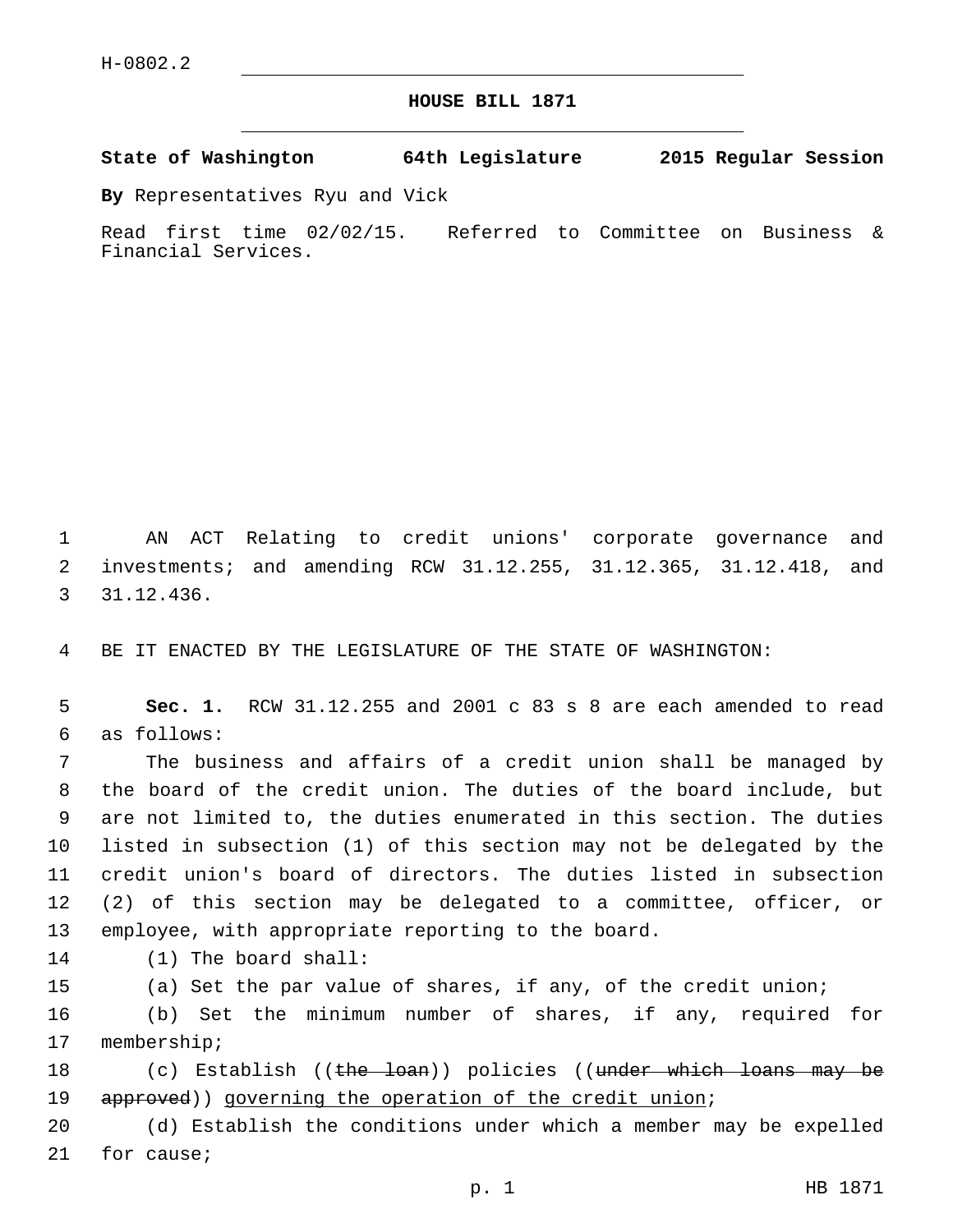1 (e) Fill vacancies on all committees except the supervisory 2 committee;

3 (f) Approve an annual operating budget for the credit union;

4 (g) Designate those persons or positions authorized to execute or

5 certify documents or records on behalf of the credit union; and

6 (h) Review the supervisory committee's annual report( $\overline{t}$  and

7 (i) Perform such other duties as the members may direct)).

8 (2) In addition, unless delegated, the board shall:

9 (a) ((Act upon applications for membership in the credit union;

10  $(b)$ )) Determine the maximum amount of shares and deposits that a 11 member may hold in the credit union;

12 (((e) Declare dividends on shares and set)) (b) Set the rate of 13 interest on deposits and the rate of dividends on shares and 14 authorize the payment of dividends on shares;

15 (((d) Set the fees, if any, to be charged by the credit union to 16 its members for the right to be a member of the credit union and for 17 services rendered by the credit union;

18 (e) Determine the amount which may be loaned to a member together 19 with the terms and conditions of loans;

20 (f) Establish policies under which the credit union may borrow 21  $and$  invest;)) and

22  $((+g))$   $(c)$  Approve the charge-off of credit union losses.

23 **Sec. 2.** RCW 31.12.365 and 2013 c 34 s 6 are each amended to read 24 as follows:

25 (1) A credit union may pay to its directors and supervisory 26 committee members reasonable compensation for their service as 27 directors and supervisory committee members. Irrespective of whether 28 it pays compensation to its directors or supervisory committee 29 members, a credit union may ((also)) provide to its directors and 30 supervisory committee members:

31 (a) Gifts of minimal value;

32 (b) Insurance coverage or incidental services, available to 33 employees generally; and

34 (c) Reimbursement for reasonable expenses incurred on behalf of 35 themselves and their spouses in the performance of the directors' and 36 supervisory committee members' duties.

37 (2) The director may adopt rules to interpret this section.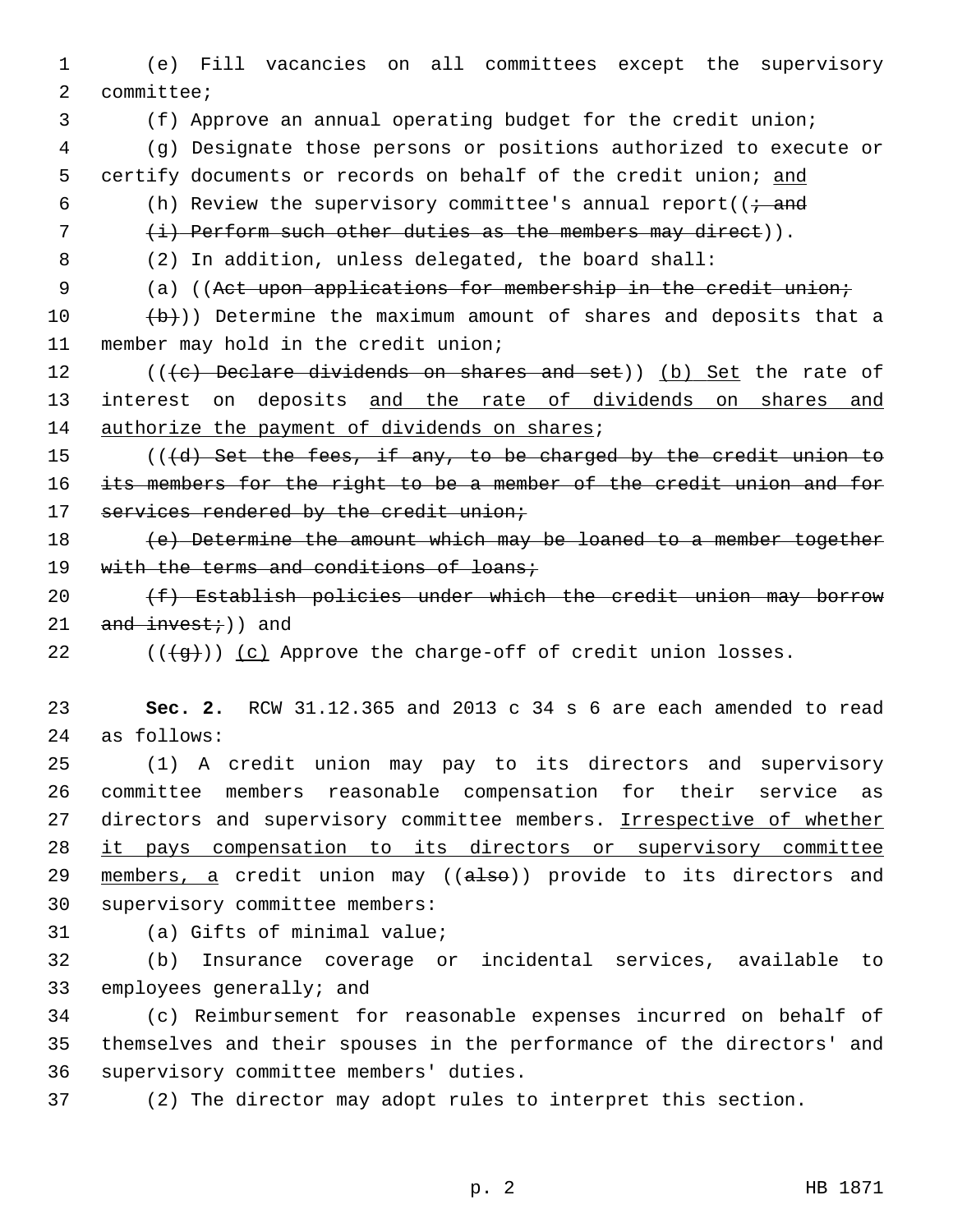**Sec. 3.** RCW 31.12.418 and 1997 c 397 s 33 are each amended to 2 read as follows:

 Dividends may be ((declared from the credit union's earnings which remain after the deduction of expenses, interest on deposits, 5 and the amounts required for reserves, or the dividends may be declared in whole or in part)) paid from current undivided earnings which remain after deduction of expenses and the amounts required for 8 reserves, or from the undivided earnings that remain from preceding 9 periods.

 **Sec. 4.** RCW 31.12.436 and 2013 c 34 s 8 are each amended to read as follows:11

 (1) A credit union may invest its funds in any of the following, as long as the investments are deemed prudent by the board:

 (a) Loans held by credit unions, out-of-state credit unions, or federal credit unions; loans to members held by other lenders; and loans to nonmembers held by other lenders, with the approval of the 17 director;

 (b) Bonds, securities, or other investments that are fully guaranteed as to principal and interest by the United States government, and general obligations of this state and its political 21 subdivisions;

 (c) Obligations issued by corporations designated under 31 U.S.C. Sec. 9101, or obligations, participations or other instruments issued and guaranteed by the federal national mortgage association, federal home loan mortgage corporation, government national mortgage association, or other government-sponsored enterprise;

 (d) Participations or obligations which have been subjected by one or more government agencies to a trust or trusts for which an executive department, agency, or instrumentality of the United States 30 has been named to act as trustee;

 (e) Share or deposit accounts of other financial institutions, the accounts of which are federally insured or insured or guaranteed by another insurer or guarantor approved by the director. The shares and deposits made by a credit union under this subsection (1)(e) may exceed the insurance or guarantee limits established by the organization insuring or guaranteeing the institution into which the 37 shares or deposits are made;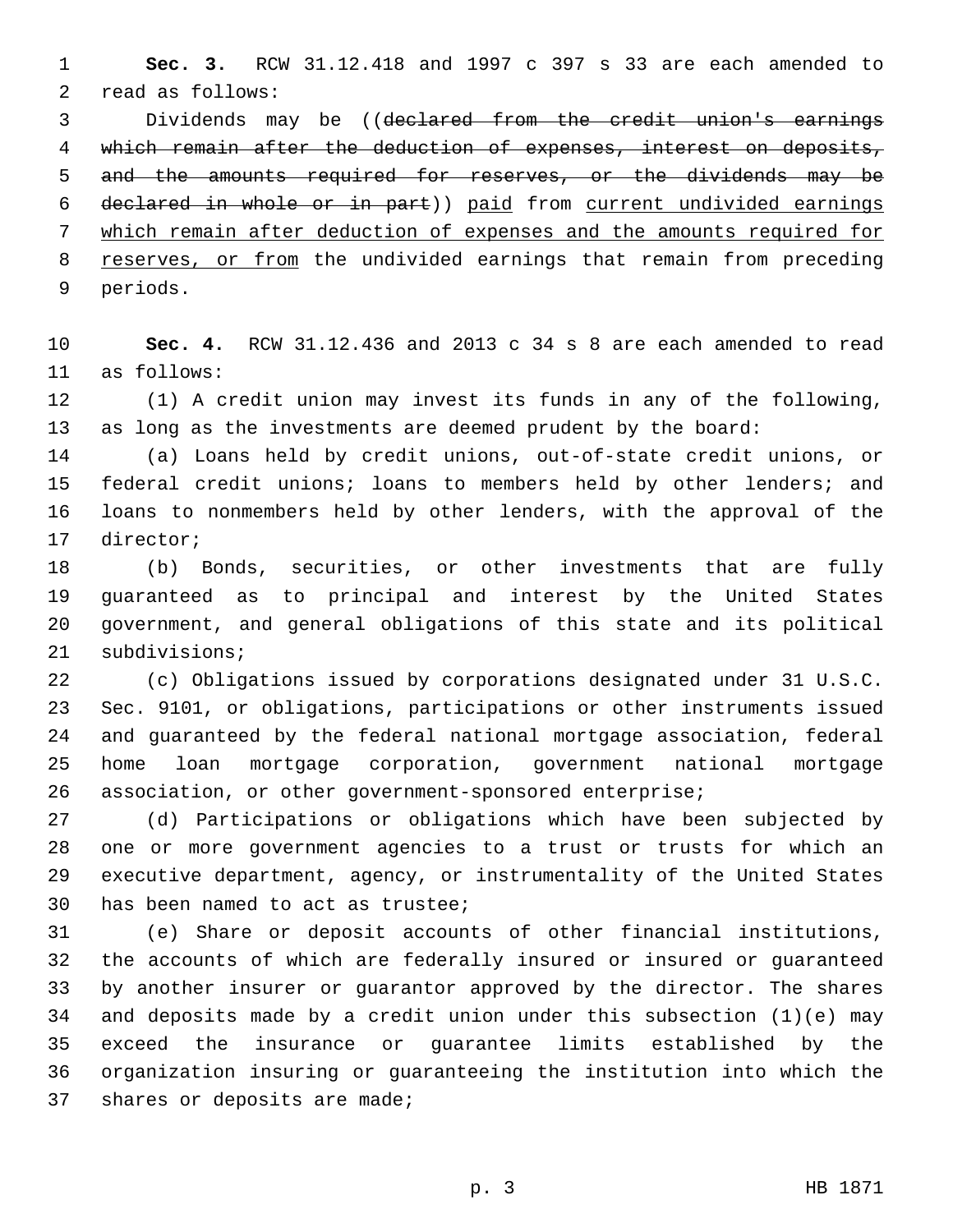1 (f) Common trust or mutual funds whose investment portfolios 2 consist of securities issued or guaranteed by the federal government 3 or an agency of the government;

4 (g) Up to five percent of the capital of the credit union, in 5 debt or equity issued by an organization owned by the ((Washington 6 credit union league)) Northwest credit union association or its 7 successor credit union association;

8 (h) Shares, stocks, loans, or other obligations of organizations 9 whose primary purpose is to strengthen, advance, or provide services 10 to the credit union industry or credit union members. A credit union 11 may ((in the aggregate)) invest ((an)) in or make loans to 12 organizations under this subsection (1)(h) in an aggregate amount not 13 to exceed ((one)) five percent of its assets ((in organizations under 14 this subsection (1)(h). In addition, a credit union may in the 15 aggregate lend an amount not to exceed one percent of its assets to 16  $-$  organizations under this subsection  $(1)(h)$ . These limits do)). This 17 limit does not apply to investments in, and loans to, an 18 organization:

19 (i) That is wholly owned by one or more credit unions or federal 20 or out-of-state credit unions; and

21 (ii) Whose activities are limited exclusively to those authorized 22 by this chapter for a credit union;

23 (i) Loans to credit unions, out-of-state credit unions, or 24 federal credit unions. However, the aggregate of loans issued under 25 this subsection (1)(i) is limited to twenty-five percent of the total 26 shares and deposits of the ((<del>lending</del>)) credit union making the loans;

27 (j) Key person insurance policies and investment products related 28 to employee benefits, the proceeds of which inure exclusively to the 29 benefit of the credit union;

 (k) A registered investment company or collective investment fund, as long as the prospectus of the company or fund restricts the investment portfolio to investments and investment transactions that 33 are permissible for credit unions; or

34 (l) Other investments approved by the director upon written application.35

 (2) If a credit union has lawfully made an investment that later becomes impermissible because of a change in circumstances or law, and the director finds that this investment will have an adverse effect on the safety and soundness of the credit union, then the